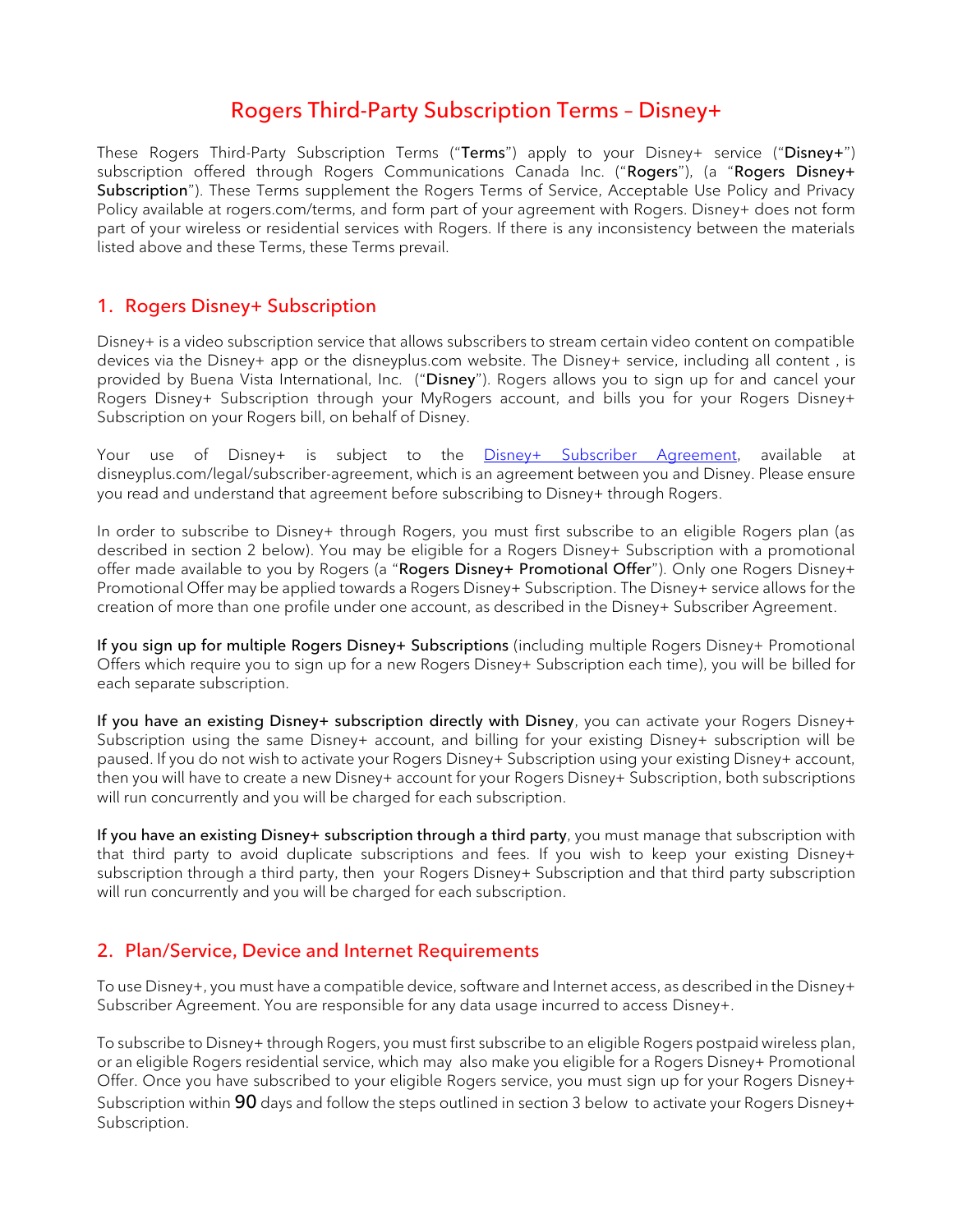If the wireless line through which you received your Rogers Disney+ Subscription is cancelled, that Rogers Disney+ Subscription will be cancelled in accordance with section 5 below.

If all your Rogers residential services on your Rogers residential bill are cancelled (including Smart Home Monitoring), your Rogers Disney+ Subscription that you received through a Rogers residential service will be cancelled in accordance with section 5 below.

To continue a Rogers Disney+ Promotional Offer during the promotional period, you must remain on an eligible plan or service for that subscription. Rogers may check your eligibility from time to time, and immediately cancel your Rogers Disney+ Subscription if the wireless line or Rogers residential service (as applicable) through which you received your Rogers Disney+ Subscription is moved to an ineligible plan or service during the promotional period. After your promotional period, if you move to an ineligible plan or service, your Rogers Disney+ Subscription and monthly subscription fee (as described in section 4 below) will continue until cancelled in accordance with section 5 below.

#### **3. Promotional Offers**

Your Rogers Disney+ Subscription and any Rogers Disney+ Promotional Offer start on the day you sign up for the Rogers Disney+ Subscription, and Rogers Disney+ Promotional Offer if applicable. To get the full benefit of your Rogers Disney+ Subscription and any promotional period, please activate your Rogers Disney+ Subscription immediately by logging into MyRogers and following the activation steps to create or confirm your Disney+ account. You may only sign up for a Rogers Disney+ Promotional Offer once per eligible wireless number and once per eligible residential service.

## **4. Subscription Fees**

The monthly subscription fee for your Rogers Disney+ Subscription will be charged to your applicable Rogers account, per subscription, plus applicable taxes. Your Rogers Disney+ Subscription will automatically renew every month until cancelled in accordance with section 5 below. Any additional purchase you make through the Disney+ service (e.g., Premier Access) will be made directly through Disney+ and not will not be chargeable through your Rogers account.

If you received a Rogers Disney+ Promotional Offer, your promotional period and Rogers Disney+ Subscription starts on the day you sign up, and your monthly subscription fee will be charged starting on the day after your promotional period ends, unless cancelled at least **1** day before the end of the promotional period.

#### **5. Cancellation of your Rogers Disney+ Subscription**

Rogers may cancel your Rogers Disney+ Subscription at any time in accordance with these Terms, or the Rogers Terms of Service. Disney may cancel your Rogers Disney+ Subscription at any time in accordance with the Disney+ Subscriber Agreement. You may cancel your Rogers Disney+ Subscription at any time through your MyRogers account or by contacting us at 1-888-ROGERS1 (764-3771).

If your Rogers Disney+ Subscription is cancelled during the promotional period, cancellation will take effect immediately (unless otherwise indicated). If your Rogers Disney+ Subscription is cancelled once the promotional period is over, cancellation will take effect at the end of the current monthly subscription period for your Rogers Disney+ Subscription and you will continue to have access to Disney+ until the end of that monthly subscription period (unless otherwise indicated). In either case, if the wireless line or Rogers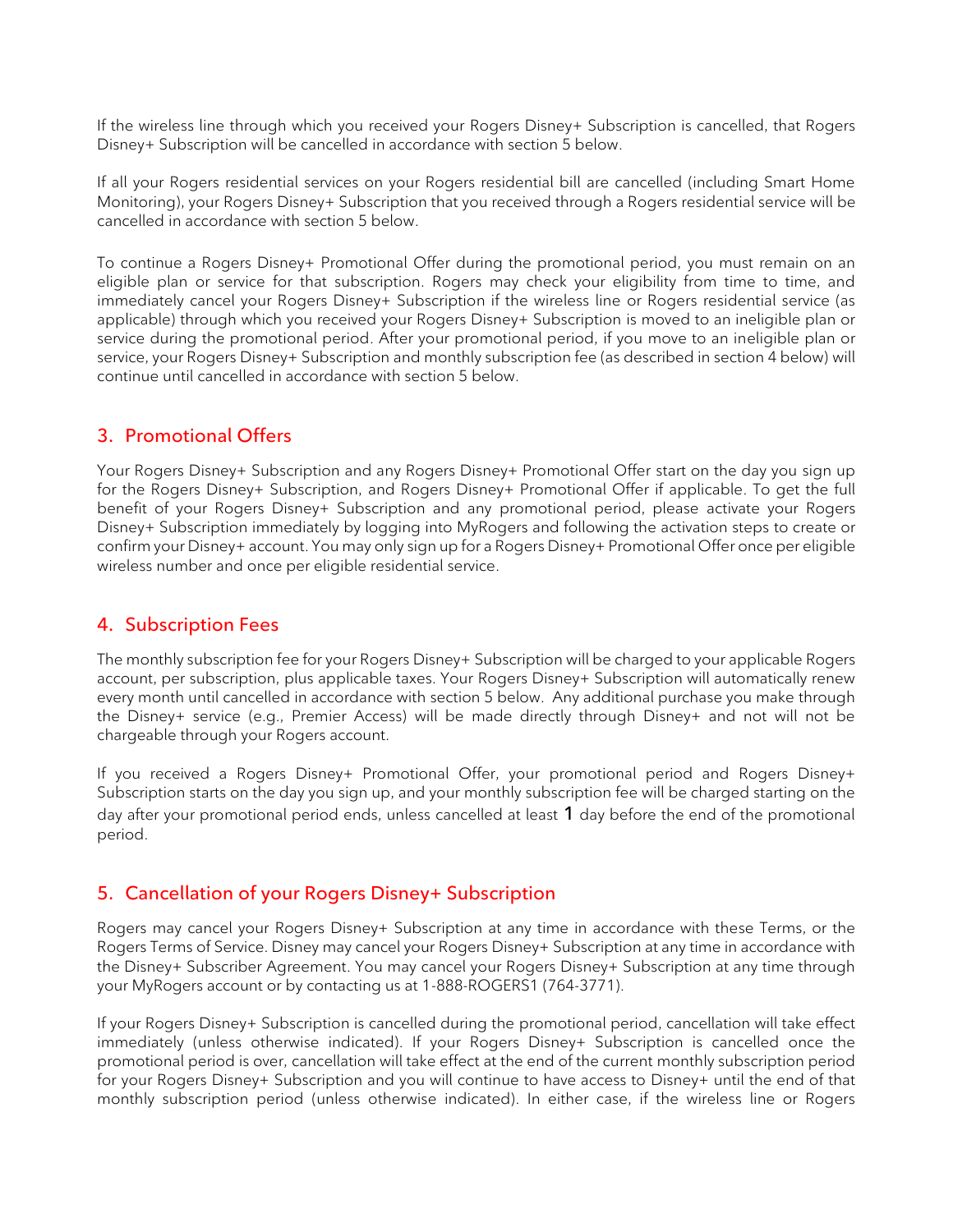residential service through which you received your Rogers Disney+ Subscription is transferred to another account holder, the applicable Rogers Disney+ Subscription will be immediately cancelled.

For **residents of Québec**, if you would like to cancel your Rogers Disney+ Subscription effective immediately, please call us at 1-888-ROGERS1 (764-3771) and request immediate cancellation. You will be refunded for the portion of the subscription period not completed as of your requested cancellation date.

**If you had a Disney+ subscription directly with Disney that was paused when you activated your Rogers Disney+ Subscription**, then once your Rogers Disney+ Subscription is cancelled, your previous Disney+ subscription and billing directly with Disney will resume.

Once your Rogers Disney+ Subscription is cancelled, you cannot re-add a promotional or paid subscription to that Rogers wireless line or residential service.

# **6. Changes to your Rogers Disney+ Subscription**

Disney may make changes to the Disney+ service, including changes to content and your monthly subscription fees, in accordance with the Disney+ Subscriber Agreement.

Rogers may change aspects of your Rogers Disney+ Subscription, including aspects relating to billing processes, sign up and cancellation, as long as we give you at least **30** days' prior written notice. We will send you the written notice by bill message, text message, letter, e-mail or by message to your MyRogers account inbox, and it will explain the change, when it will take effect and your rights.

# **7. Privacy and Personal Information**

Rogers handles all personal information in accordance with its privacy policy, available at rogers.com/privacy.

To use your Rogers Disney+ Subscription, you will need to activate it with Disney using a Disney+ account, and you may be required to provide personal information to Disney. Your use of the Disney+ service is subject to The Walt Disney Company Privacy Policy, available at disneyplus.com/legal/privacy-policy.

## **8. Warranties and Limitation of Liability**

These Terms must be read with the warranties, limitation of liability and indemnity provisions in the Rogers Terms of Service, which are provided to you and posted at rogers.com/terms. You acknowledge that Rogers allows you to sign up for and cancel your Rogers Disney+ Subscription through your MyRogers account, and bills you for your Rogers Disney+ Subscription on your Rogers bill, on behalf of Disney. However, Rogers has no control over and excludes all liability regarding your use of the Disney+ service, app and website, including any content accessed through Disney+, or changes to the Disney+ service, app, website and monthly subscription fees.

## **9. Customer Service**

For assistance with your Rogers Disney+ Subscription, including Rogers account help, billing, and managing or cancelling your subscription, please visit MyRogers, see the [Disney+](http://www.rogers.com/disney-plus-faqs) FAQs or contact us at 1-888-ROGERS1 (764-3771). Any assistance regarding the Disney+ service should be directed to Disney using the contact information available on the Disney+ service or as set out in the Disney+ Subscriber Agreement.